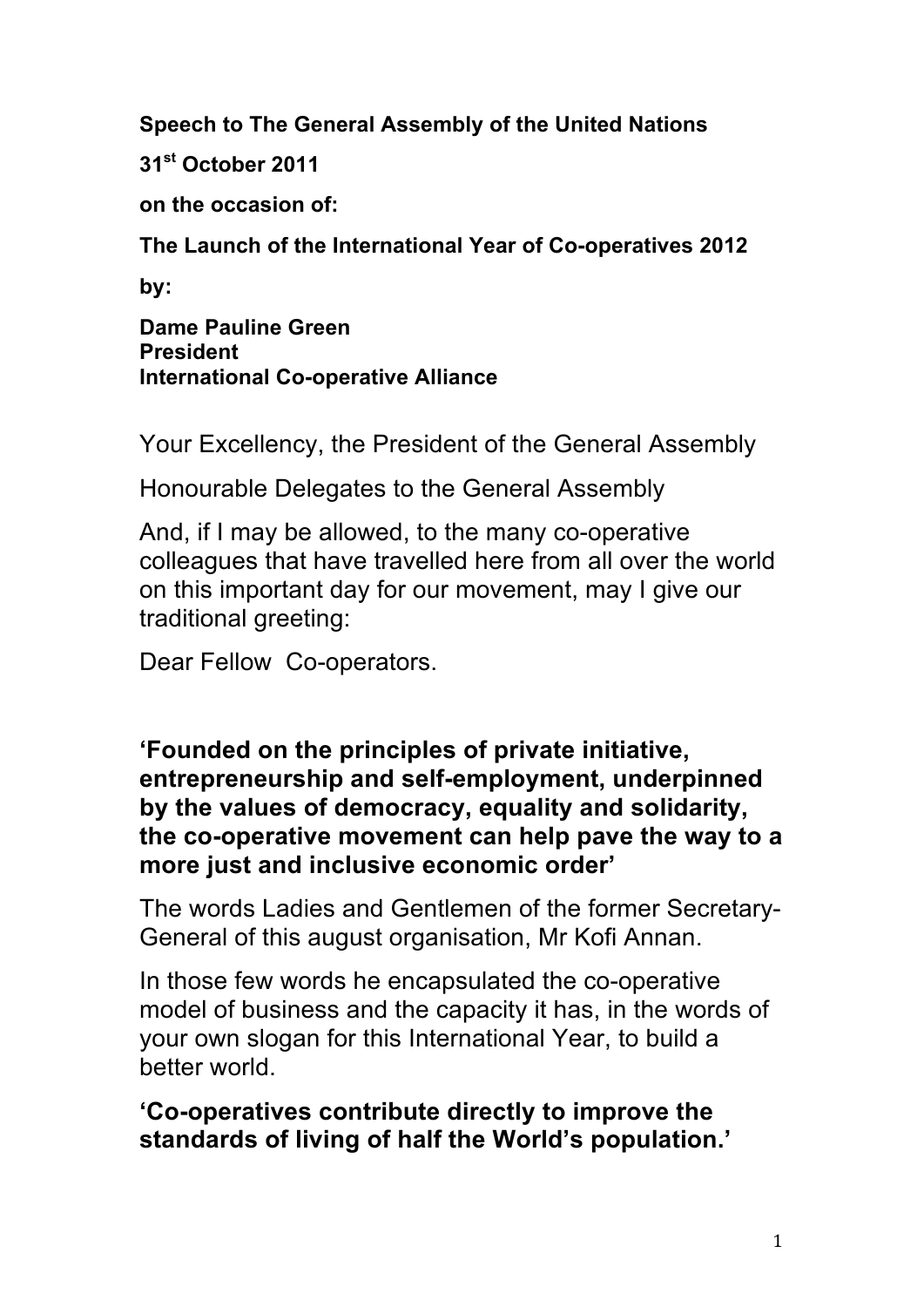The words Ladies and Gentlemen from the Background paper for the United Nations World Summit on Social Development, in Copenhagen in 1995.

Words built upon facts.

They reflect the fact that for nearly 200 years, cooperatives have been creating jobs across the world – **currently over 100 million of the world's citizens are employed within a co-operative.**

They reflect the fact that co-operatives since their inception have not sought to ape their corporate competitors and maximise their profits, but rather to meet the needs of their member owners – **no wonder then that today the co-operative movement is owned by nearly one billion people across the globe.**

**And they reflect the fact that the co-operatives have been a powerful player in embedding civil society across the world through the powerful medium of the creation of member-owned businesses.**

Businesses built on the principles of sound democracy, a commitment to an economic return to members on their trade with the business and not the size of their share holding, and businesses having a wider social engagement as a core part of their DNA.

For nearly two centuries we have been helping to reduce conflict, build community cohesion, build skills and expertise, develop local leadership potential, and supporting women into positions of economic activity and leadership in their communities - all developed with the intellectual underpinning of the value of collective endeavour in sustainable member-owned, local enterprises – **in effect co-operatives have taken millions out of poverty with dignity, by helping them to build their own co-operative enterprises.**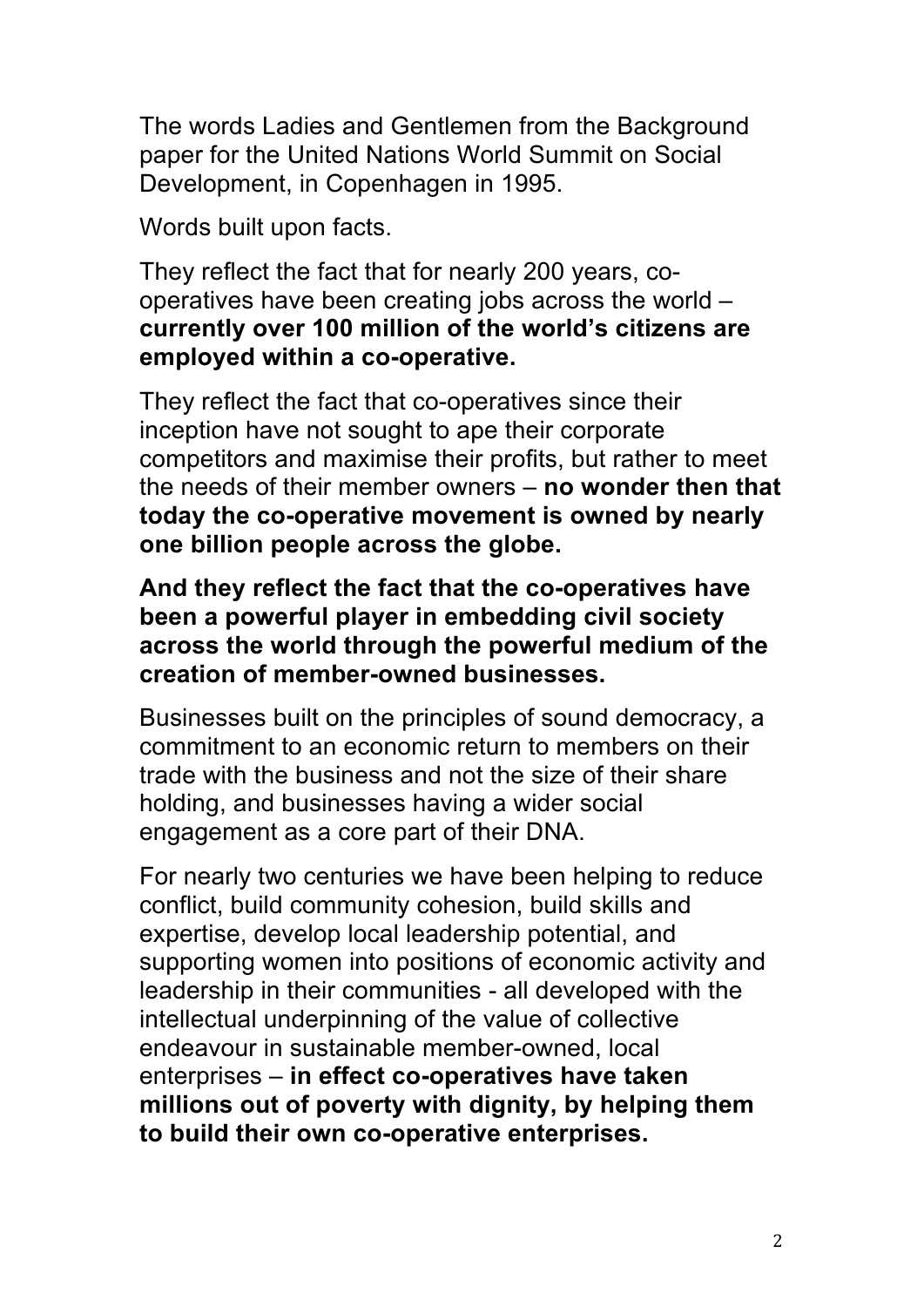Ladies and Gentlemen, our commitment to our democratic and social agenda **is built on a sound and successful member-owned business model**. What is more, a business model that can compete successfully in the market place with other forms of business and thrive.

Today, as this General Assembly launches the International Year of Co-operatives, the International Cooperative Alliance is publishing its *Global 300* - the list of the largest 300 of our many hundreds of thousands of cooperatives across the world.

**Together these 300 co-operatives are worth 1.6 trillion US dollars**, equivalent to the 9<sup>th</sup> largest economy in the world, and they operate in some of the most competitive industries in the world, banking, insurance, agriculture, retail, health, utilities and others. The 300 list includes cooperatives from 25 different countries.

Our challenge Ladies and Gentlemen is to make sure that more people in decisions-making positions, or those who exercise influence in the political or economic spheres, or indeed in the media, know about the scope, size and scale of the co-operative sector of the economy, and the work it does to sustain and build communities across the world, and its capacity to do so much more.

The collapse of the financial sector of the global economy has had tragic results for families and communities in many parts of the world. It is well documented now, not least by The International Labour Organisation, that there is one part of the financial sector that has continued to grow its asset base over the last four years, where account holders and deposits have grown and which has continued to lend, and indeed grown its lending to families and businesses – co-operative financial institutions of course. Co-operatives are people based businesses, and unlike their competitors are not constitutionally bound to work to maximise profits for its shareholders.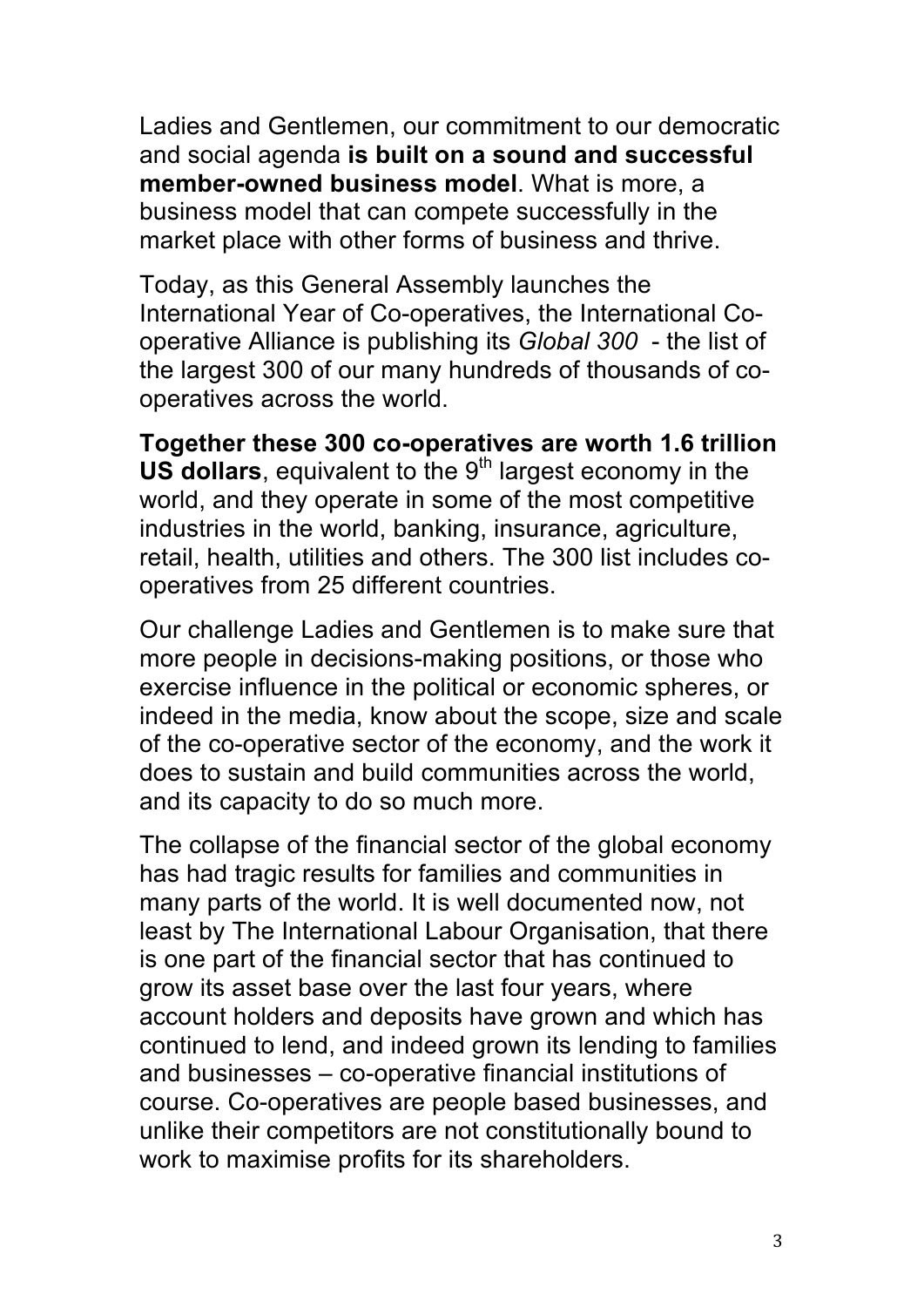This point has been made very strongly here this morning by the speakers at our Round Table *Co-operative Enterprises Build a Better World : Contributions to Sustainable Development.*

Each of the contributors made a compelling case that the success, longevity and growth of their co-operative depends on a strong and abiding relationship with their member owners. On their trust and confidence in the priorities of the business that they own, in which they can play a significant role, and in which together they are the key stakeholder.

And that is the same whether the co-operative is one of the earliest forms of co-ops – banking, retail, insurance or agriculture, or whether it is one of the leading edge, radical new community co-ops in the developed world, or a crucial small village savings and credit co-op in Africa.

What was also significant from the speakers this morning was the way in which they had a common case to make, from Mondragon in the Basque country of Spain, to Rabobank in the Netherlands, or the Supply and Marketing Co-operatives in China. Each of them showed that regardless of size, each has a clear and continuing commitment to international development, and are actively engaged in what they consider one of the commitments that comes with being a co-operative.

That work would be much easier, and much more productive, however if the co-operative model of business was taken more seriously, and each of the contributors using their own experience made the case for three key points:

**Firstly, member-owned co-operatives are a serious business model – with scale.** And so,

**Co-operatives are asking that the specific and unique legal and financial framework of a co-operative is fully**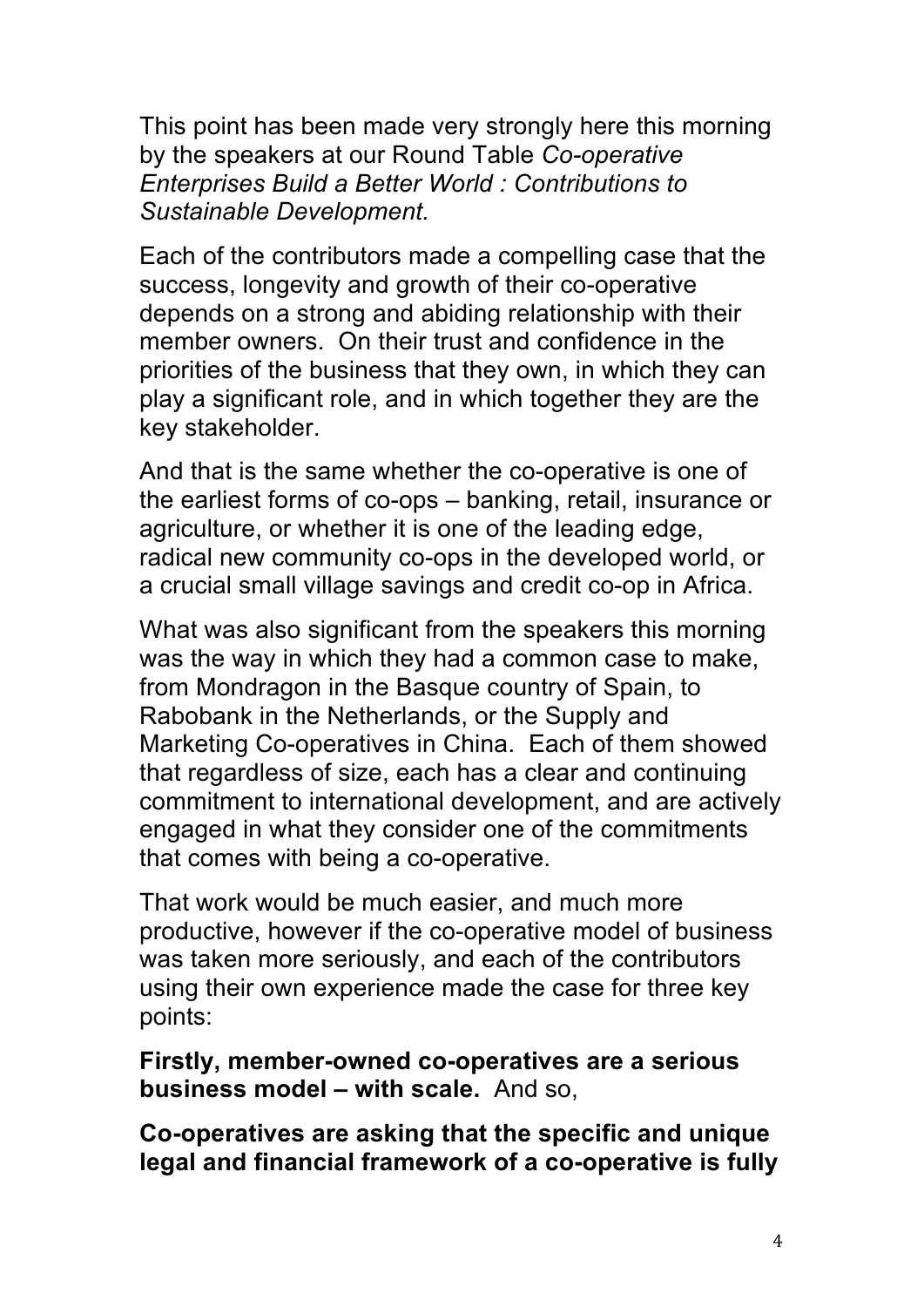**acknowledged and recognised in public policy and regulation.** 

**Secondly, member-owned co-operatives are values led businesses.** Our values are integral to our business model, not just a marketing tool in the shape of a corporate social responsibility report once a year – they define our identity and our brand – they are part of our DNA.

## **Co-operatives are asking that their model of business is given equal promotion with the stock holder model,**

And

**Thirdly, our governance model is people led**. At a time when people – especially young people whom this recession is hitting so cruelly – are cynical of the political and economic models that dominate their lives, when they are looking for a voice, in North Africa, in Wall Street and across the world, and when they are looking for impact, the co-operative is not only an effective governance model, it is a compelling one.

## **Co-operatives are asking that there should be a greater diversification of the global economy, to ensure a level playing field for the member-owned model of business.**

Let me conclude President by saying that our movement – because that is what it is – a movement, is conscious of the great gift that the UN has given us with this International Year. A gift that recognizes the co-operative impact on the socio-economic development of the world, and its capacity to so much more.

We wish to put on record our particular thanks to the Government of Mongolia, who put the original proposal for this Year on the table, and to the unprecedented large number of Governments that put their signature on the resolution to give effect to the Year.